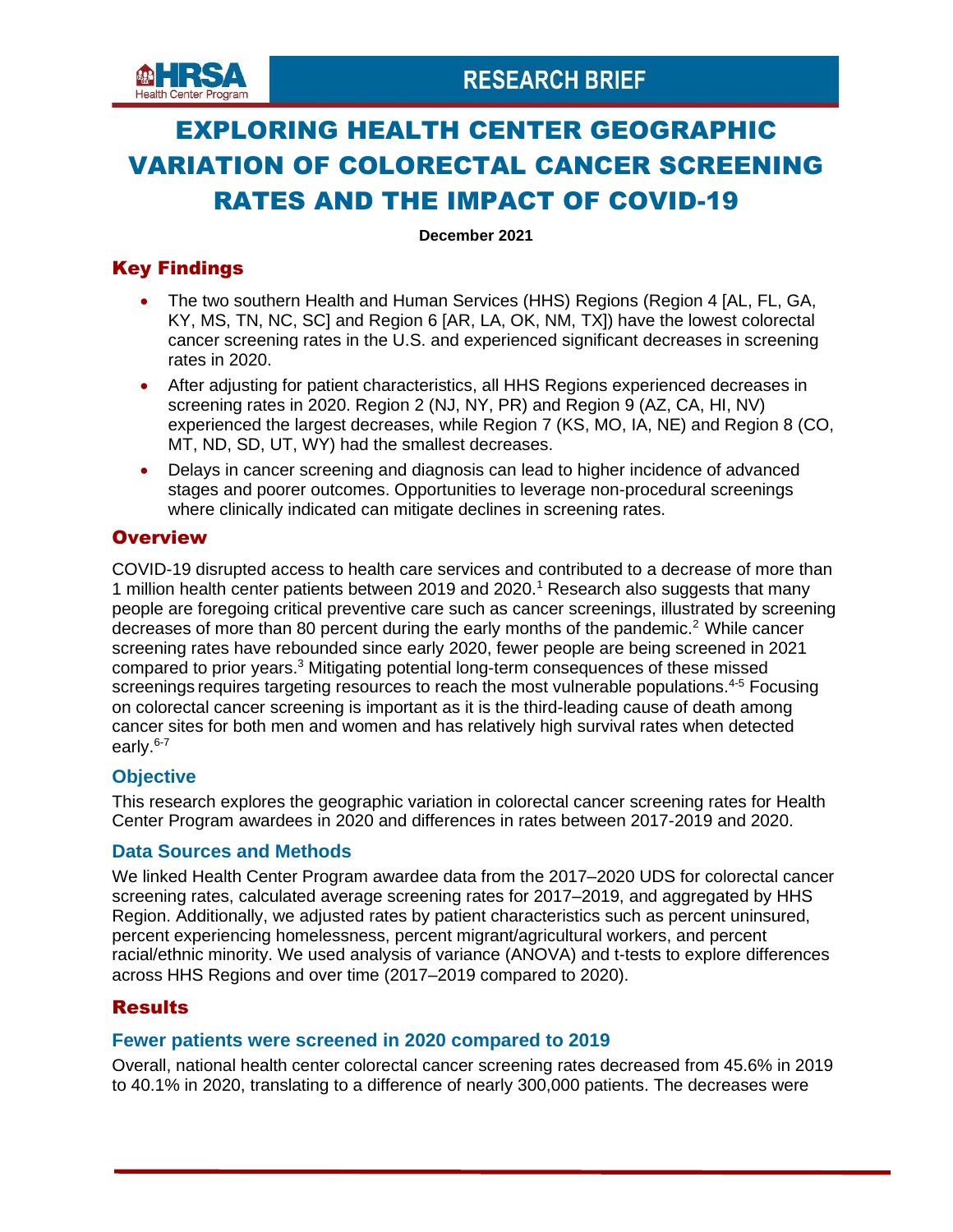# Exploring Health Center Geographic Variation of Colorectal Cancer Screening Rates and the Impact of COVID-19

evident even after averaging the rates for 2017–2019, which resulted in a rate decrease of almost four percent.

#### **Clear geographic patterns in colorectal cancer screening**

After adjusting for patient characteristics, health center colorectal cancer screening rates declined in all HHS Regions, with statistically significant declines in all but three regions (Region 7 [KS, MO, IA, NE], Region 8 [CO, MT, ND, SD, UT, WY], and Region 10 [AK, ID, OR, WA]).

• Region 2 [NJ, NY, PR] and Region 9 [AZ, CA, HI, NV] experienced the largest decreases in colorectal cancer screening rates, while both Region 4 [AL, FL, GA, KY, MS, NC, SC, TN] and Region 6 [AR, LA, NM, OK, TX] have the lowest rates among HHS Regions, and Region 7 [KS, MO, IA, NE] and Region 8 [CO, MT, ND, SD, UT, WY] experienced the smallest decreases though not statistically significant.

#### **Table 1. Adjusted Health Center Colorectal Cancer Screening Rates by HHS Region**

|                                 | <b>All</b> | 1                            | 2                       | 3                                            | 4                                                      | 5                                            | 6                                     |                                | 8                                            | 9                              | 10                             |
|---------------------------------|------------|------------------------------|-------------------------|----------------------------------------------|--------------------------------------------------------|----------------------------------------------|---------------------------------------|--------------------------------|----------------------------------------------|--------------------------------|--------------------------------|
| <b>States</b>                   |            | CT, ME,<br>MA, NH,<br>RI, VT | NJ,<br>NY,<br><b>PR</b> | DE,<br>DC,<br>MD,<br>PA,<br>VA,<br><b>WV</b> | AL,<br>FL,<br>GA,<br>KY,<br>MS,<br>NC,<br><b>SC,TN</b> | IL,<br>IN,<br>MI,<br>MN,<br>OH,<br><b>WI</b> | AR,<br>LA,<br>NM,<br>OK,<br><b>TX</b> | IA,<br>KS,<br>MO,<br><b>NE</b> | CO,<br>MT,<br>ND,<br>SD,<br>UT,<br><b>WY</b> | AZ,<br>CA,<br>HI,<br><b>NV</b> | AK,<br>ID,<br>OR,<br><b>WA</b> |
| # Health<br>Centers             | 1,329      | 100                          | 105                     | 123                                          | 231                                                    | 184                                          | 154                                   | 67                             | 158                                          | 210                            | 96                             |
| $2017 -$<br>2019<br>Rate $(\%)$ | 44.1       | 42.9                         | 42.1                    | 42.5                                         | 38.8                                                   | 42.3                                         | 39.2                                  | 40.6                           | 39.1                                         | 41.7                           | 42.0                           |
| 2020<br>Rate (%)                | 40.2       | 41.6 *                       | 39.1<br>$***$           | 41.4<br>$\star$                              | 37.3<br>$***$                                          | 40.7<br>$***$                                | 37.5<br>$***$                         | 39.9                           | 38.8                                         | 38.5<br>$***$                  | 40.8                           |

Note: Rates are significantly different for 2020 compared to 2017-19: \* p<0.05; \*\* p<0.01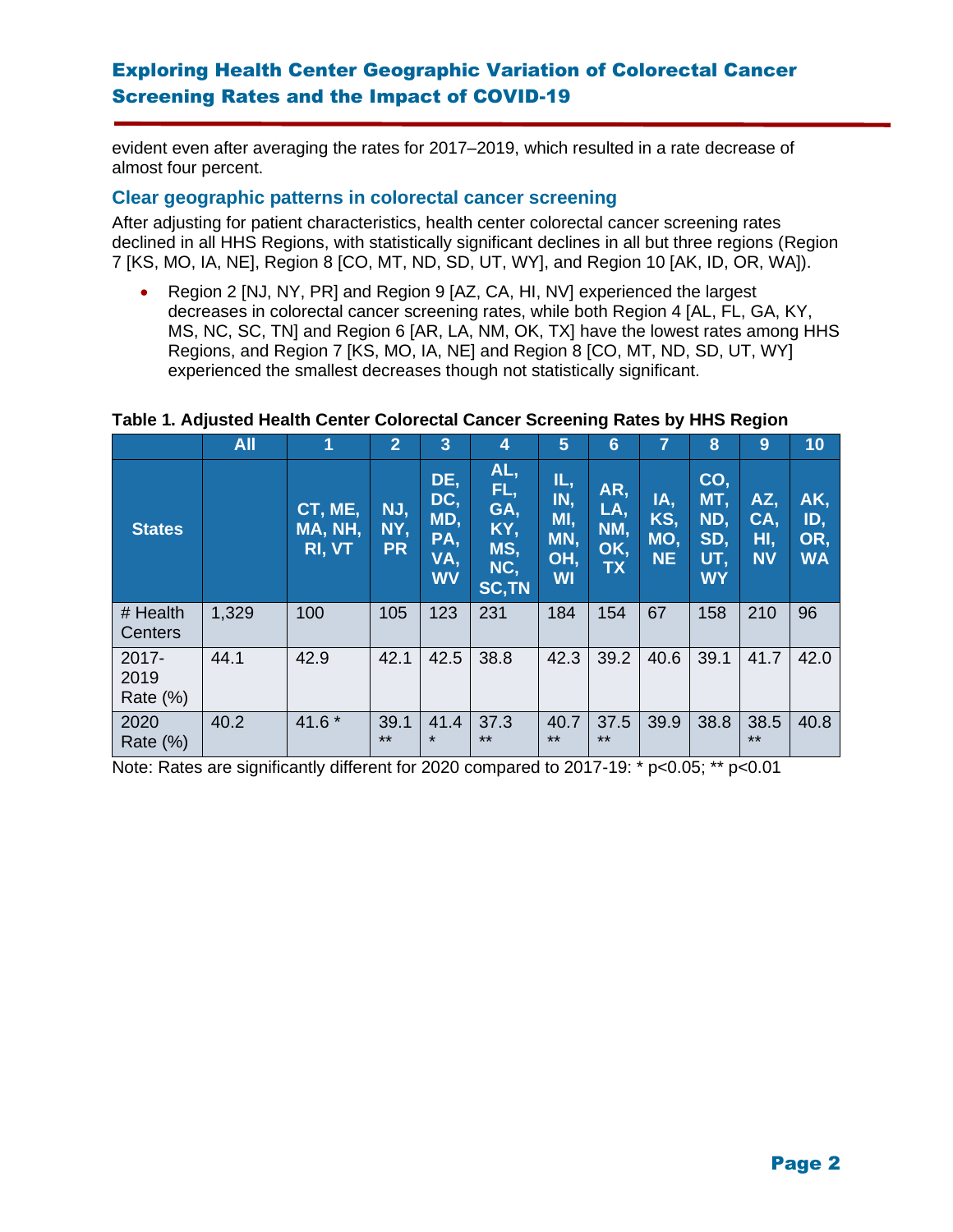# Exploring Health Center Geographic Variation of Colorectal Cancer Screening Rates and the Impact of COVID-19

#### **Figure 1. Adjusted Health Center Colorectal Cancer Screening Rate Decline by HHS Region**



**Figure 1 shows that health center colorectal cancer screening rates declined for all HHS Regions, with significant declines in Regions 2, 4, 6, and 9.**

# **Discussion**

Health Center Program awardees served more than one million fewer patients in 2020, largely due to the COVID-19 pandemic.<sup>1</sup> An increase in cancer diagnoses and poorer future health outcomes could result if the decrease in preventive cancer screenings remains constant.<sup>4</sup> This research found that colorectal cancer screening rates decreased significantly for health centers in 2020, with rates decreasing more than five percent since 2019 with almost 300,000 fewer adults aged 51-75 being screened. While every region experienced a decrease in screening rates, they were not uniform across the U.S., as some regions experienced decreases of more than seven percent (Region 2 [NJ, NY, PR] and Region 9 [AZ, CA, HI, NV]). Targeted outreach and resources are needed for regions with the lowest rates and the largest decreases in screening, particularly in the southern regions (Regions 4 [AL, FL, GA, KY, MS, NC, SC] and Region 6 [AR, LA, NM, OK, TX]), which also have the highest rates of colorectal cancer mortality.<sup>8</sup> Delays in screening and diagnosis can lead to higher incidence of advanced stages and poorer outcomes.

#### Next Steps

• Future research should identify health centers with the largest declines in colorectal cancer screening rates and other clinical quality measures in 2020 compared to previous years and explore the characteristics of these health centers.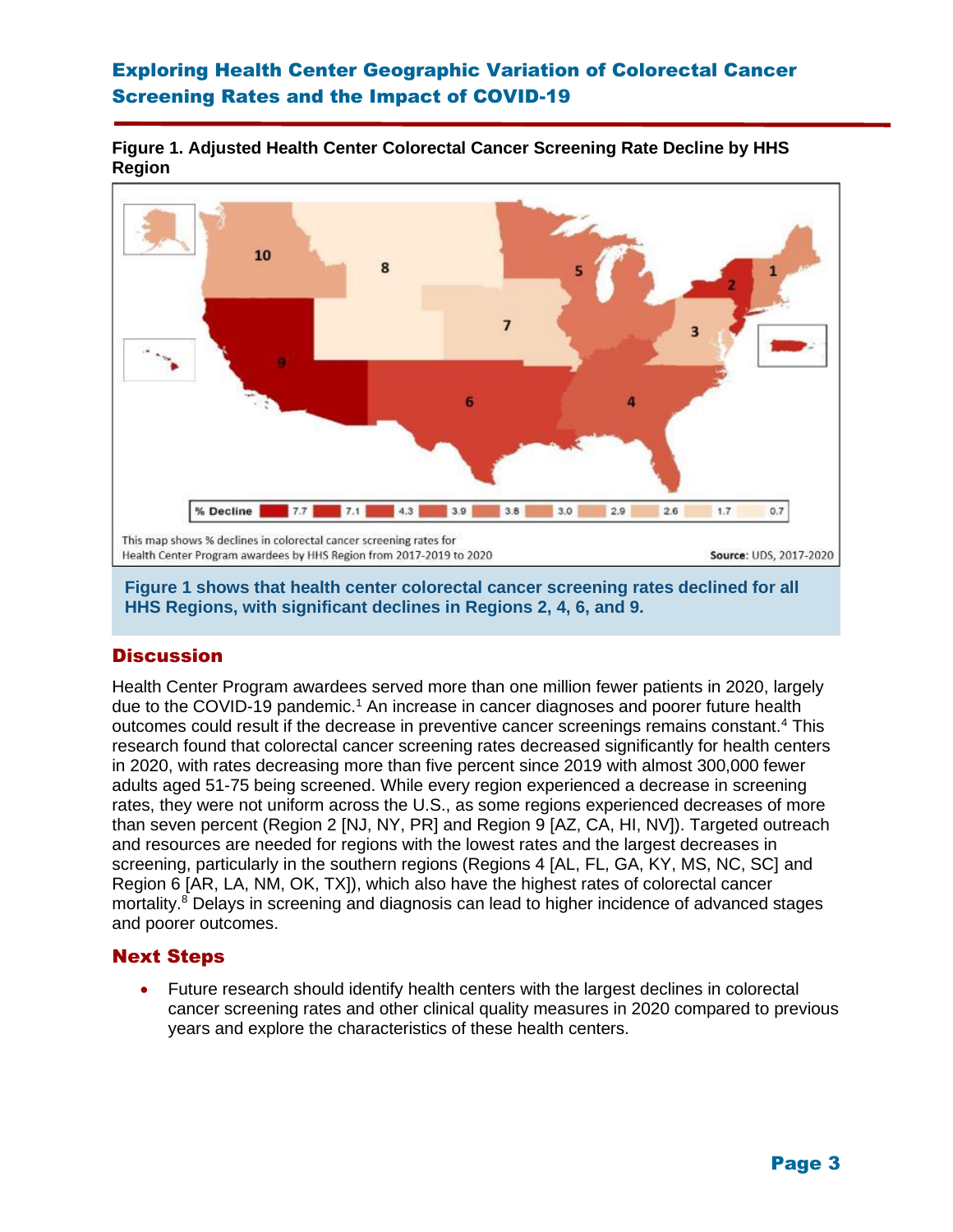# Additional Details on Data Sources and Methods

We removed 46 health centers that were missing data or had fewer than 10 adults ages 51-75 who were eligible for screening. Health centers were stratified by HHS Region, which provided greater geographical representation than states and more granularity than U.S. Census Regions. We used analysis of variance (ANOVA) and t-tests to explore differences across HHS Regions and over time (2017-2019 compared to 2020).

#### **Limitations**

Health center colorectal cancer screening rates were aggregated to multi-state HHS Regions, which may mask within-region variation.

#### **References**

- 1. Uniform Data System (UDS). Health Resources and Services Administration (HRSA) Health Center Program; 2019, 2020.
- 2. Mast C, del Rio AM. *Cosmos Study update: Delayed cancer screenings-a second look.*  Epic Health Research Network; July 17, 2020. Accessed March 15, 2021. <https://ehrn.org/articles/delayed-cancer-screenings-a-second-look/>
- 3. Chen RC, Haynes K, Du S, Barron J, Katz AJ. Association of cancer screening deficit in the United States with the COVID-19 pandemic. *JAMA Oncol.* 2021;7(6):878–884. doi:10.1001/jamaoncol.2021.0884
- 4. National Cancer Institute's PROSPR Consortium, Corley DA, Sedki M, et al. Cancer screening during the coronavirus disease-2019 pandemic: A perspective from the National Cancer Institute's PROSPR Consortium. *Gastroenterology.* 2021;160(4):999- 1002. doi:10.1053/j.gastro.2020.10.030
- 5. Croswell JM, Corley DA, Lafata JE, Haas JE, et al. Cancer screening in the U.S. through the COVID-19 pandemic, recovery, and beyond. *Prev Med*. 2021;151:106595.
- 6. doi:10.1016/j.ypmed.2021.106595
- 7. U.S. Preventive Services Task Force. Screening for colorectal cancer: U.S. Preventive Services Task Force Recommendation Statement. *JAMA*. 2021;325(19):1965–1977. doi:10.1001/jama.2021.6238
- 8. Cheng E, Blackburn HN, Ng K, et al. Analysis of survival among adults with early-onset colorectal cancer in the National Cancer Database. *JAMA Netw Open*. 2021; 4(6):e2112539. doi:10.1001/jamanetworkopen.2021.12539
- 9. Cancer Statistics at a Glance, 1999-2018. National Cancer Institute U.S. Cancer Statistics Working Group; 2021. [www.cdc.gov/cancer/dataviz](http://www.cdc.gov/cancer/dataviz)

# Key Definitions and Acronyms

U.S. Department of Health and Humans Services Regions (HHS Regions): Ten administrative regions that serve state and local organizations.

# Authors and Acknowledgements

#### **Authors**

Michael Topmiller, PhD, HealthLandscape, American Academy of Family Physicians

#### **Acknowledgements**

This work is supported by the Health Resources and Services Administration under contract HHSH250201800033G.